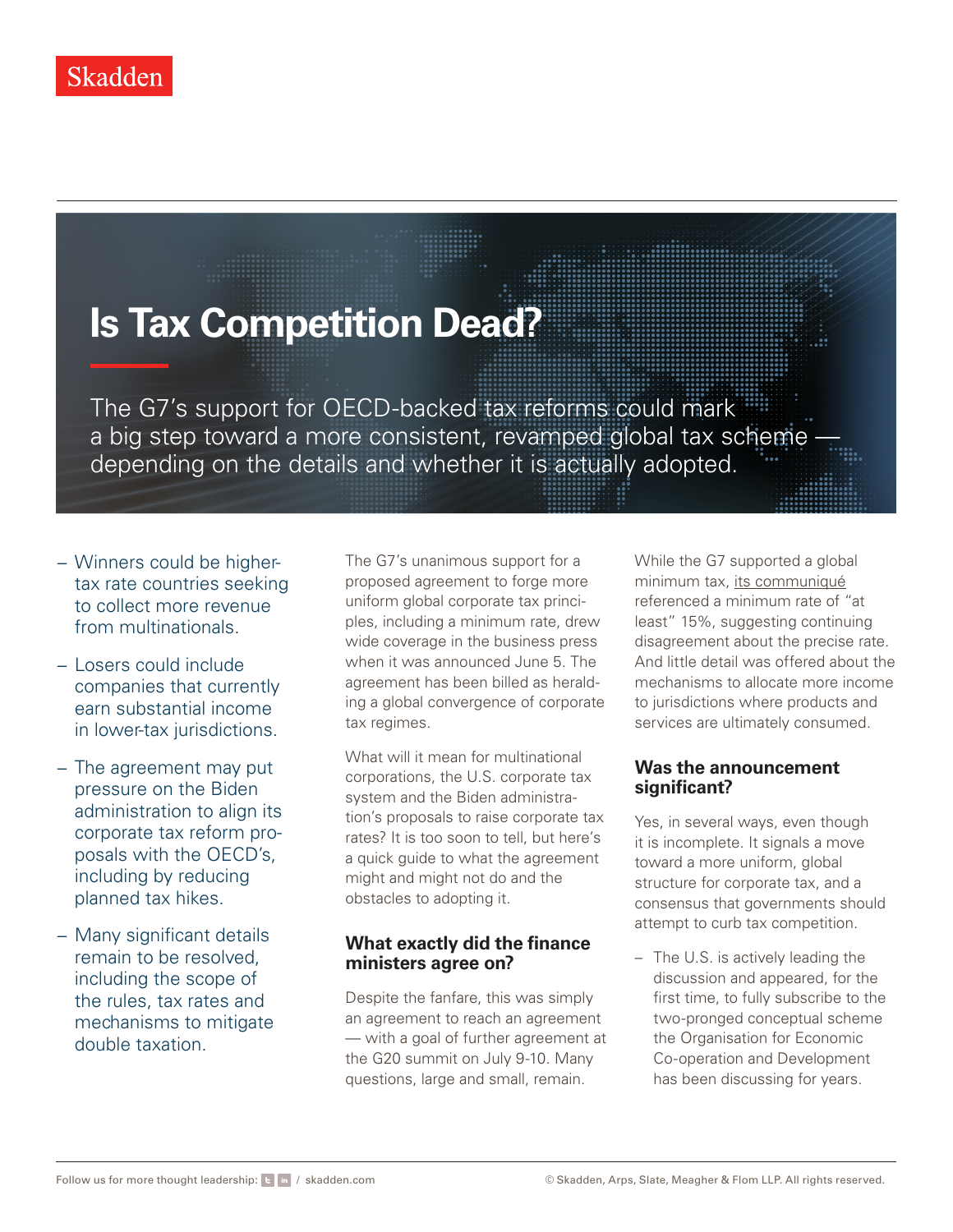The OECD framework consists of rules to require companies to recognize more income in end markets ("Pillar One") and to pay minimum tax rates ("Pillar Two"). Pillar One addresses the concerns of countries that argue that technology companies are making profits from their citizens without paying enough tax in the jurisdiction. Pillar Two targets tax competition between countries.

- The 15% minimum rate in the G7 statement suggests a consensus for a level higher than the rates in effect today in several jurisdictions (including Ireland), but significantly lower than the Biden administration's proposed 21% minimum rate for foreign income of U.S. companies.
- The minimum rate would be applied on a country-by-country basis, so companies could not offset high taxes in one market with lower taxes in another.

## **What the G7 Ministers Said**

"We strongly support the efforts underway through the G20/OECD Inclusive Framework to address the tax challenges arising from globalisation and the digitalisation of the economy and to adopt a global minimum tax. We commit to reaching an equitable solution on the allocation of taxing rights, with market countries awarded taxing rights on at least 20% of profit exceeding a 10% margin for the largest and most profitable multinational enterprises. We will provide for appropriate coordination between the application of the new international tax rules and the removal of all Digital Services Taxes, and other relevant similar measures, on all companies. We also commit to a global minimum tax of at least 15% on a country by country basis. We agree on the importance of progressing agreement in parallel on both Pillars and look forward to reaching an agreement at the July meeting of G20 Finance Ministers and Central Bank Governors."

– [G7 Finance Ministers & Central Bank Governors Communiqué](https://home.treasury.gov/news/press-releases/jy0215), June 5, paragraph 16

#### **What will this mean for the foreign income of U.S. companies?**

That is not yet clear. The 2017 tax reforms that lowered the basic statutory corporate tax rate to 21% added provisions to collect more tax on foreign subsidiary income (primarily through a provision known by its acronym GILTI), albeit at more favorable rates. There is no sign the Biden administration will abandon that structure; to the contrary, it has proposed tightening rules and raising rates for foreign income.

If the U.S. adopts the Pillar One approach, that could cause U.S. companies to recognize more income in higher-tax countries. Absent coordination mechanisms, they could also face double taxation. At the same time, the Biden proposals include new restrictions on foreign tax credits. The bottom line is that many U.S. multinationals may see higher global tax rates.

#### **Will this affect the Biden administration's proposed rate increases?**

The administration proposed to raise the basic statutory rate for corporations from 21% to 28% and the minimum tax on foreign income from 10.5% to 21%, as well as to deny deductions for payments made to low-tax affiliates.

If other countries set their rates at or not far above the 15% minimum, a 28%/21% structure could place